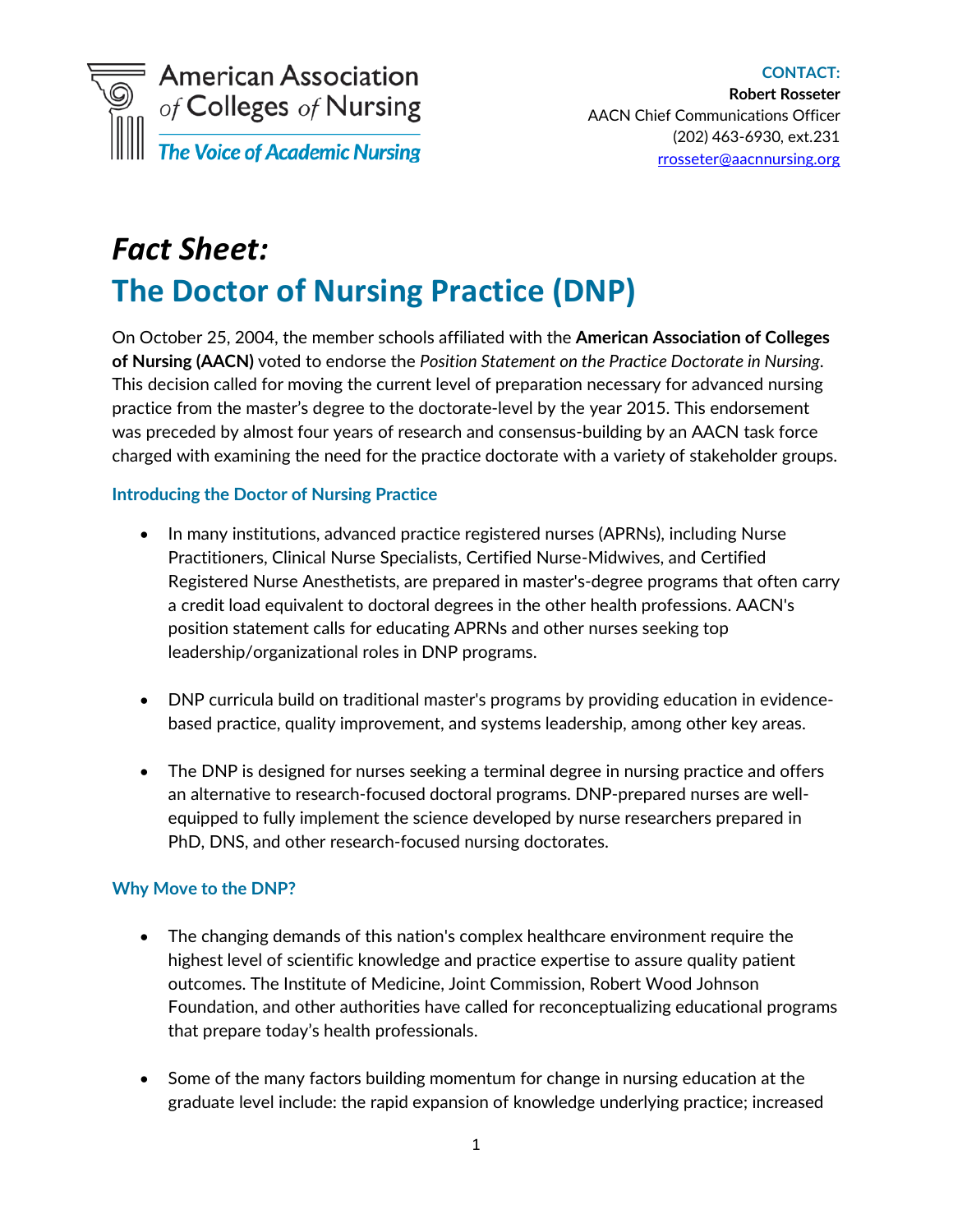complexity of patient care; national concerns about the quality of care and patient safety; shortages of nursing personnel which demands a higher level of preparation for leaders who can design and assess care; shortages of doctorally-prepared nursing faculty; and increasing educational expectations for the preparation of other members of the healthcare team.

- In a 2005 report titled *Advancing the Nation's Health Needs: NIH Research Training Programs*, the National Academy of Sciences called for nursing to develop a non-research clinical doctorate to prepare expert practitioners who can also serve as clinical faculty. AACN's work to advance the DNP is consistent with this call to action.
- Nursing is moving in the direction of other health professions in the transition to the DNP. Medicine (MD), Dentistry (DDS), Pharmacy (PharmD), Psychology (PsyD), Physical Therapy (DPT), and Audiology (AudD) all require or offer practice doctorates.

#### **Sustaining Momentum for the DNP**

- After a two-year consensus-building process, AACN member institutions voted to endorse the *Essentials of Doctoral Education for Advanced Nursing Practice* on October 30, 2006. Schools developing a DNP are encouraged to use this document, which defines the curricular elements and competencies that must be present in a practice doctorate in nursing.
- In July 2006, the AACN Board of Directors endorsed the final report of the *Task Force on the Roadmap to the DNP*, which was developed to assist schools navigating the DNP program approval process. This report includes recommendations for securing institutional approval to transition an MSN into a DNP program; preparing faculty to teach in DNP programs; addressing regulatory, licensure, accreditation, and certification issues; and collecting evaluation data. The Roadmap report and accompanying tool kit are posted at www.aacnnursing.org/DNP.
- Schools nationwide that have initiated the DNP are reporting sizable and competitive student enrollment. Employers are quickly recognizing the unique contribution these expert nurses are making in the practice arena, and the demand for DNP-prepared nurses continues to grow.
- The Commission on Collegiate Nursing Education (CCNE), the leading accrediting agency for baccalaureate- and graduate-degree nursing programs in the U.S., began accrediting DNP programs in Fall 2008. To date, 259 DNP programs have been accredited by CCNE.